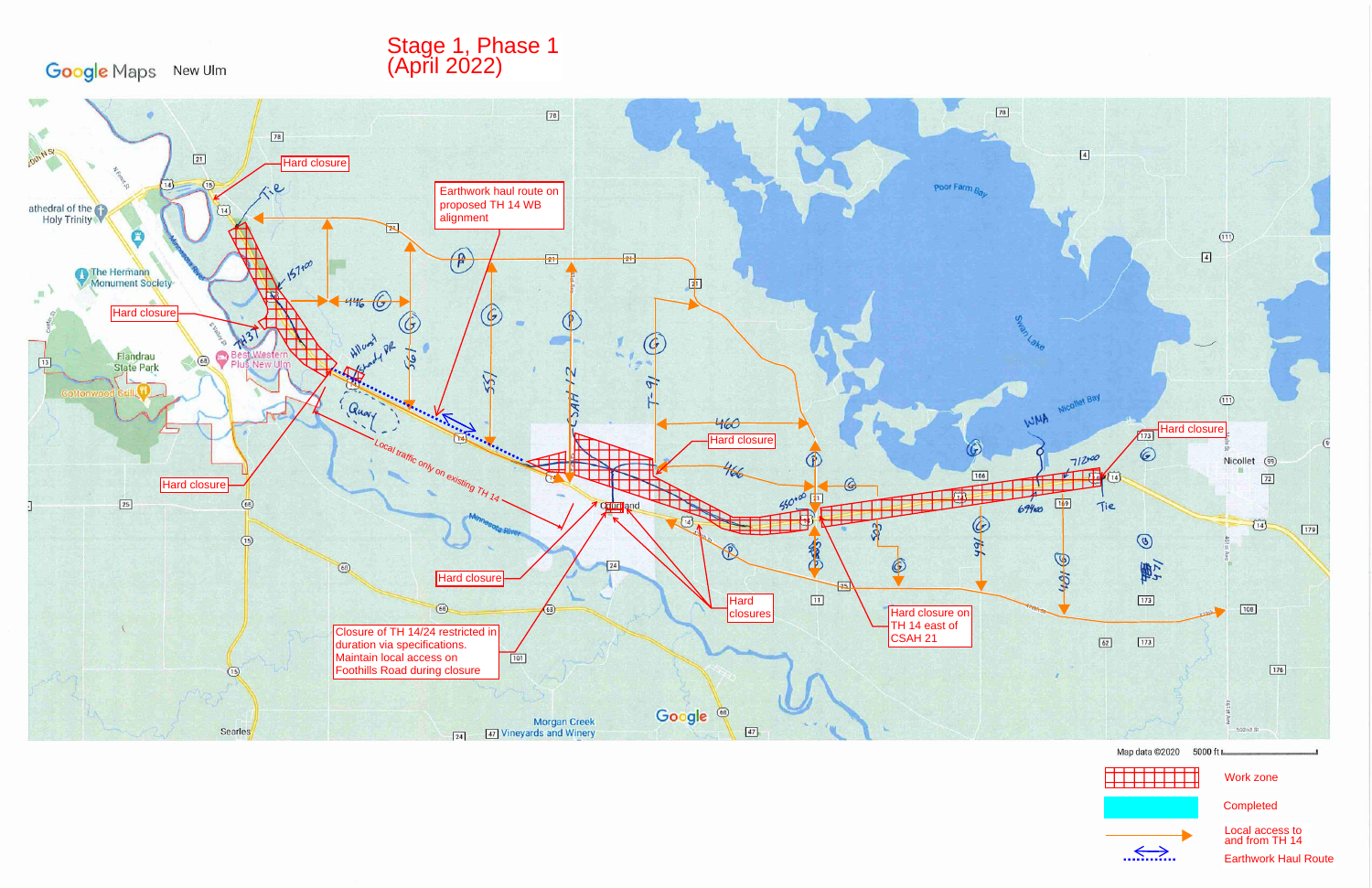## Stage 1, Phase 2 (May 2022)

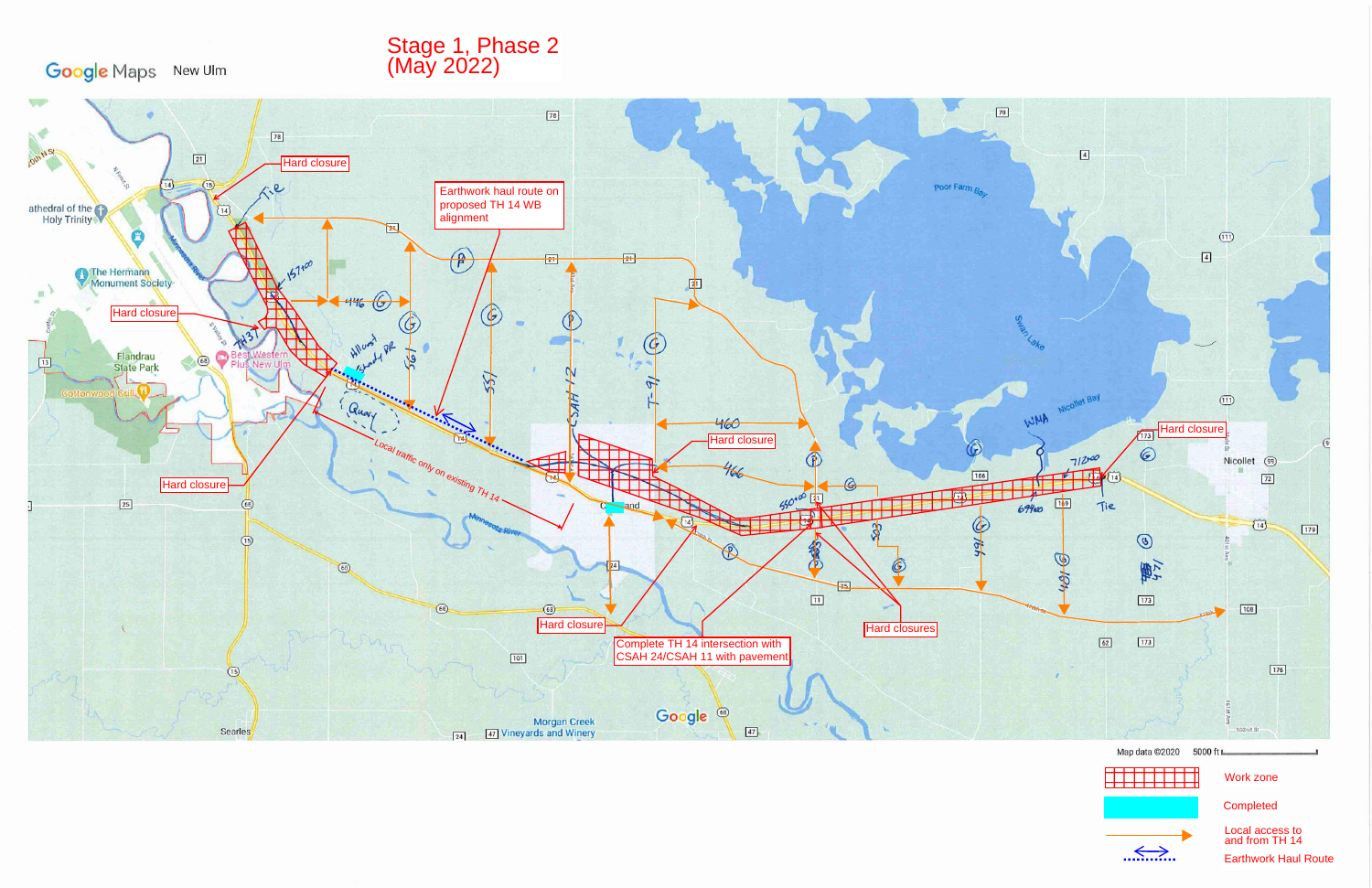## Stage 1, Phase 3<br>(June 2022 - April 2023)<br>Work continues through Winter 2022-2023

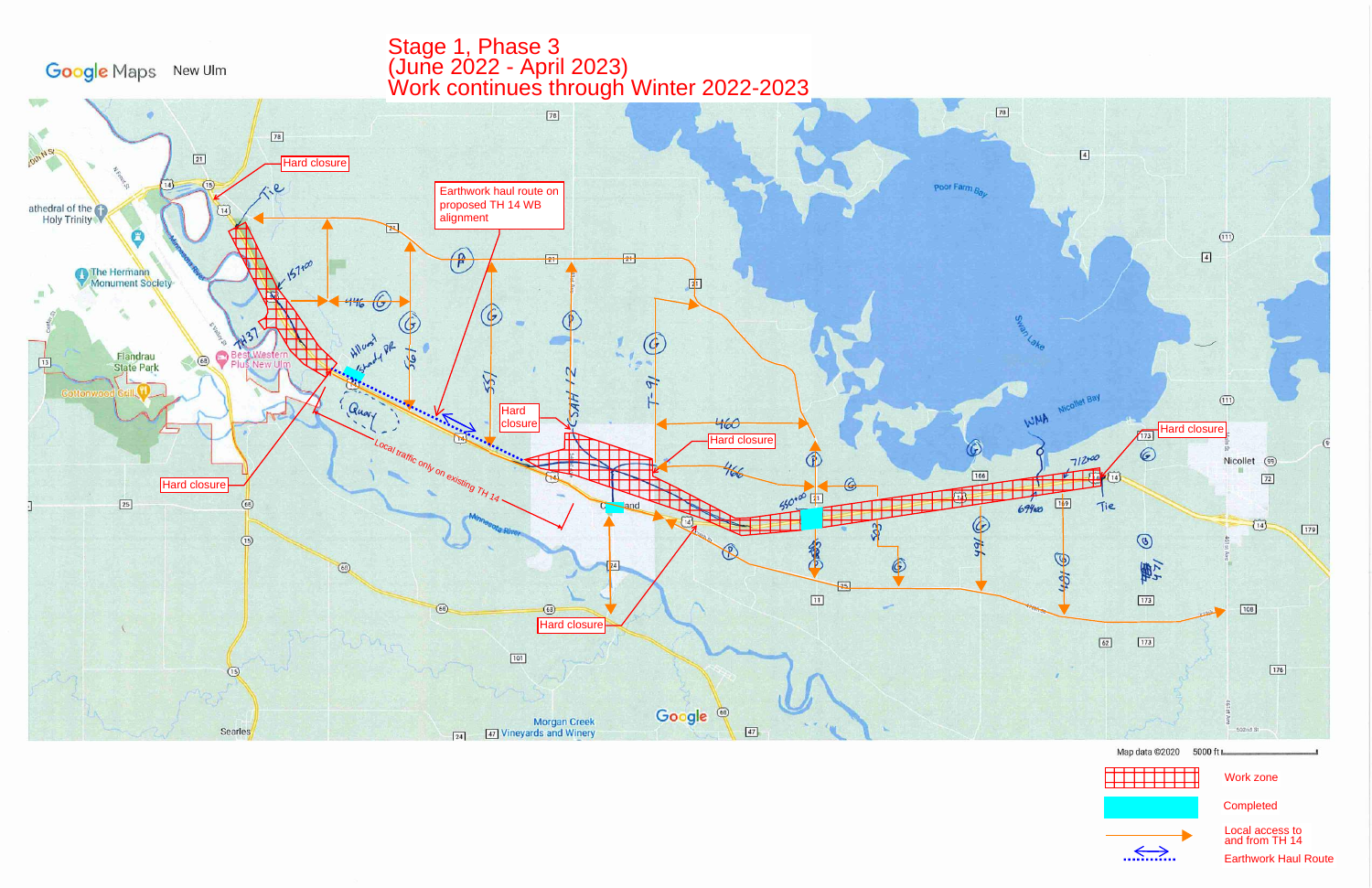Stage 2, Phase 1 (May 2023 - June 2023)

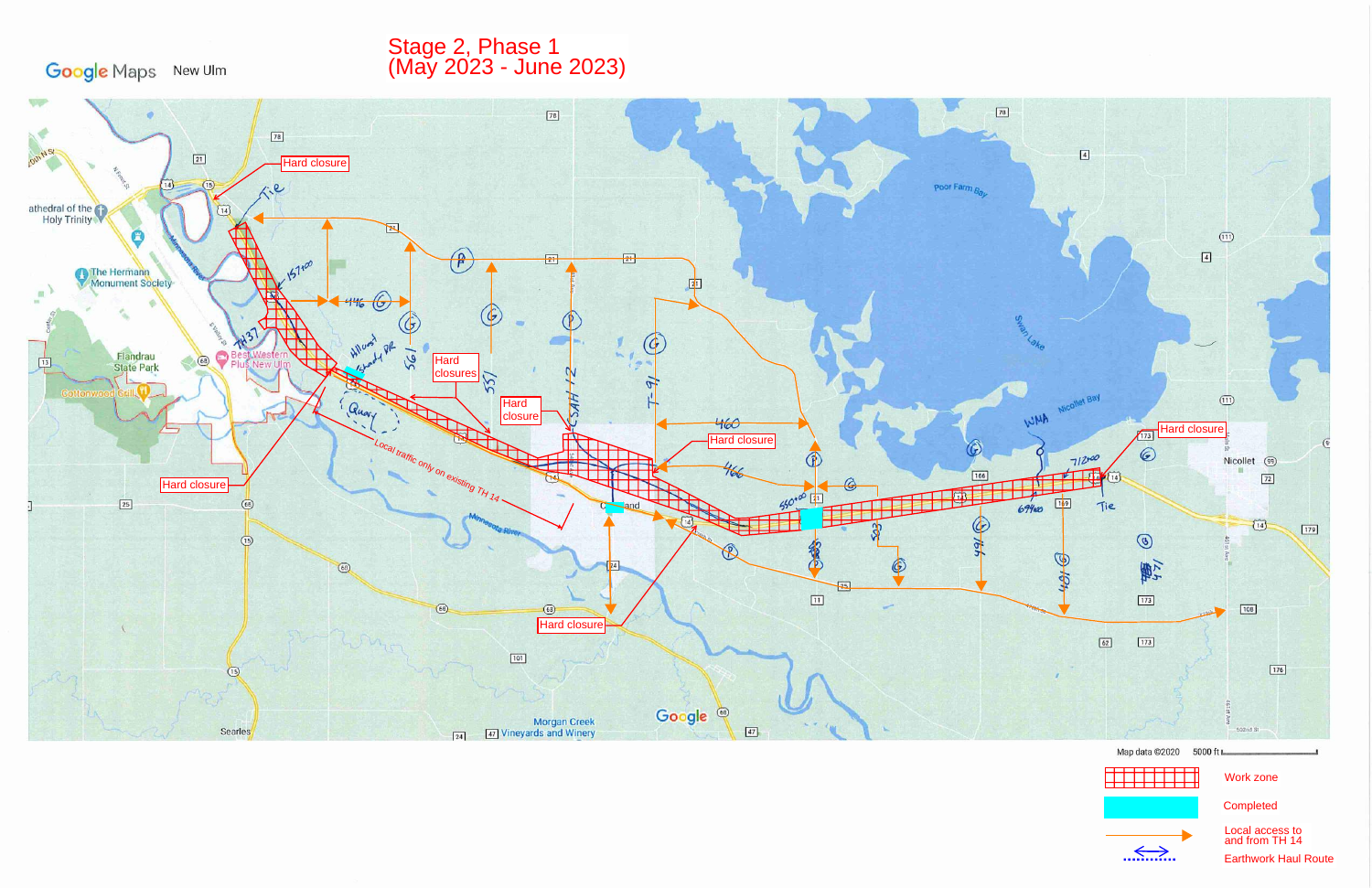Stage 2, Phase 2 (June 2023 - Fall 2023)

Google Maps New Ulm

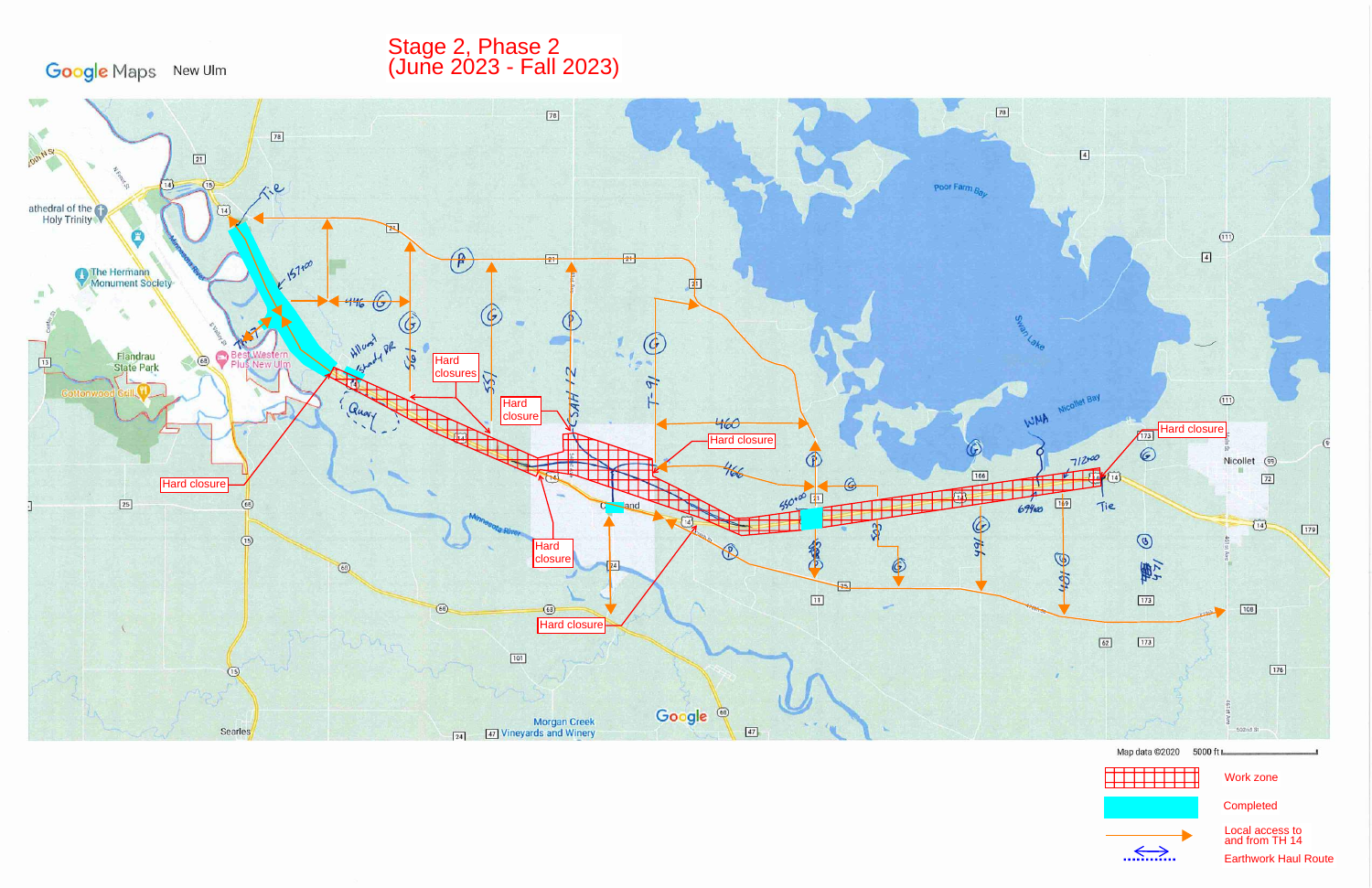General Staging Approach/Requirements:

- • Maintain access to all private properties on a paved or gravel surface at all times (contractor means and methods) unless specified otherwise below.
- • Contractor shall be responsible for all snow removal operations on aggregate and/or gravel private property accesses. MnDOT will be responsible for snow removal operations on paved private property accesses.
- • Maintain access to and from WMAs at all times on paved or gravel surface (contractor means and methods). Multiple known WMAs are located on or near the project. Known WMAs include are near:
	- o Approximately station 685+00 on the south side of TH 14
	- o Station 694+14, north side of TH 14
	- o Station 712+00, Swan Lake Outlet
- Maintain paved access to 571<sup>st</sup> Lane and Shady Brook/Jeremy development at all times (contractor means and methods). Contractor to provide 25' of pavement for local access.
- Maintain access to local roads and properties with no outlet other than TH 14.

## Stage/Phase Specific Narrative (to be included on Staging Plan Sheets):

- • Stage 1, Phase 1 (April 2022)
	- o Traffic
		- TH 14 detour via TH 68 in place.
		- • TH 14 hard closure from the west junction of CSAH 21 (western limits) to 571st Lane. Local traffic only.
		- • TH 14 hard closure immediately west of CSAH 24 to immediately east of CSAH 24 (in Courtland).
		- CSAH 24 hard closure from Terrace Road to immediately north of TH 14.
		- • Local traffic between New Ulm and Courtland bound for New Ulm/Mankato to be routed to CSAH 21 to the north.
		- • Local traffic between Courtland and Nicollet bound for New Ulm/Mankato to be routed to CSAH 25/TH 111 to the south.
		- • TH 14 hard closure from east of CSAH 25 to west of the east junction of CSAH 21.
		- • TH 14 hard closure from the east junction of CSAH 21 to eastern project limits.
		- • TH 14 existing pavement maintained for local traffic from 571st Lane to CSAH 12.
		- CSAH 12 remains open.
		- CSAH 21 remains open.
		- Maintain local access on Foothills Road during TH 14 closure at CSAH 24.
		- T-91 closed.
	- o Construction
		- Complete Hillcrest Lane.
		- Complete TH14/CSAH 24 intersection in Courtland.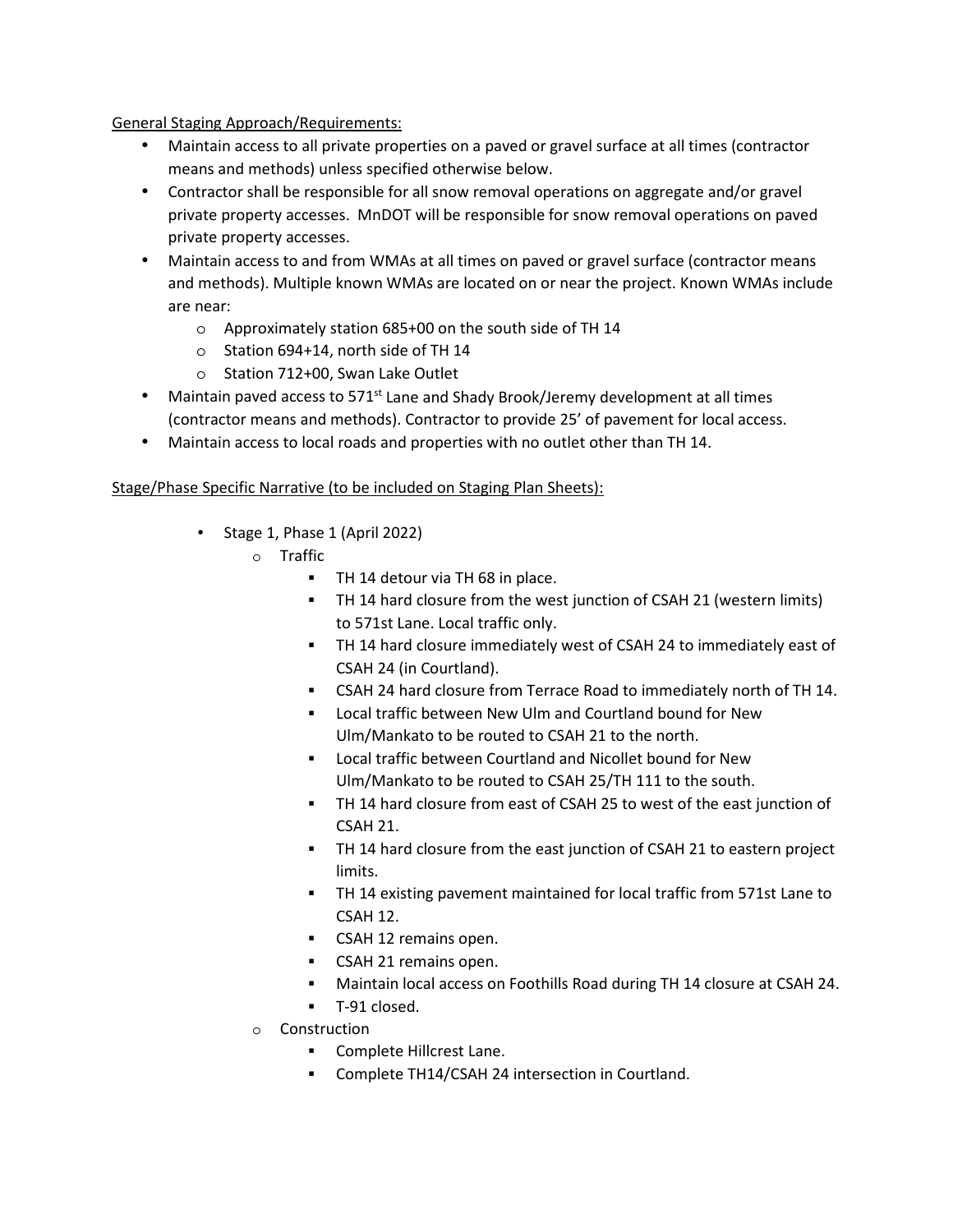- • Begin TH 14 construction from western project limits to 571st Lane, including the CSAH 37 interchange.
- • Begin TH 14 offline construction between existing TH 14 and the west side of CSAH 12.
- • Begin TH 14 construction from east side of CSAH 12 intersection to the west side of the east junction CSAH 21 intersection.
- • Begin TH 14 construction from the east side of the east junction of the CSAH 21 intersection to the eastern project limits.
- • Earthwork haul route between proposed CSAH 37 and CSAH 12 interchanges on proposed TH 14 WB alignment.
- • Stage 1, Phase 2 (May 2022)
	- o Traffic
		- TH 14 detour via TH 68 in place.
		- • TH 14 hard closure from the west junction of CSAH 21 (western limits) to 571<sup>st</sup> Lane. Local traffic only.
		- Hillcrest Lane completed and open to traffic.
		- TH 14 intersection with CSAH 24 complete and open to traffic.
		- • Local traffic between New Ulm and Courtland bound for New Ulm/Mankato to be routed to CSAH 21 to the north and CSAH 24/TH 68 to south.
		- • Local traffic between Courtland and Nicollet bound for New Ulm/Mankato to be routed to CSAH 25/TH 111 to the south.
		- • TH 14 existing pavement maintained for local traffic from 571st Lane to CSAH 12.
		- CSAH 12 remains open.
		- Intersection of TH 14 at the east junction of CSAH 21 closed.
		- TH 14 hard closure from east of CSAH 25 to eastern project limits.
	- o Construction
		- • Complete TH14 intersection with the east junction of CSAH 21 intersection with pavement.
		- • Continue TH 14 construction from western project limits to 571st Lane, including the CSAH 37 interchange.
		- • Continue TH 14 offline construction between existing TH 14 and the west side of CSAH 12.
		- • Continue TH 14 construction from the east side of the CSAH 12 intersection to the eastern project limits.
		- • Earthwork haul route between proposed CSAH 37 and CSAH 12 interchanges on proposed TH 14 WB alignment.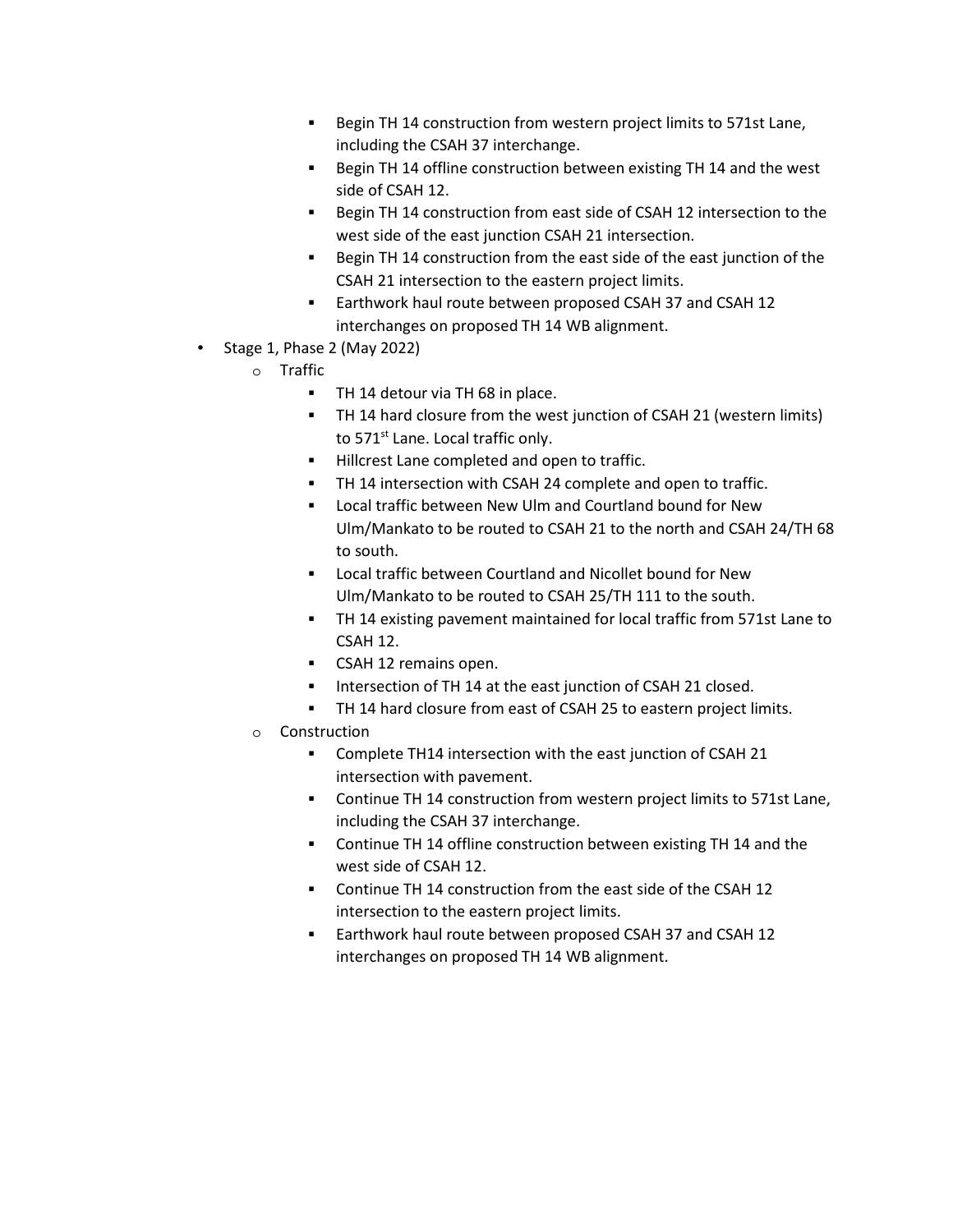- • Stage 1, Phase 3 (June 2022 -April 2023)
	- o Traffic
		- TH 14 detour via TH 68 in place.
		- • TH 14 hard closure from the west junction of CSAH 21 (western limits) to 571st Lane. Local traffic only.
		- • Local traffic between New Ulm and Courtland bound for New Ulm/Mankato to be routed to CSAH 21 to the north and CSAH 24/TH 68 to south.
		- • Local traffic between Courtland and Nicollet bound for New Ulm/Mankato to be routed to CSAH 25/TH 111 to the south.
		- • TH 14 existing pavement maintained for local traffic from 571st Lane to CSAH 24.
		- CSAH 12 closed.
		- East junction of CSAH 21 intersection open.
		- TH 14 hard closure from east of CSAH 25 to west side of CSAH 21.
		- TH 14 hard closure from east of CSAH 21 to eastern project limit.
	- o Construction
		- • Continue TH 14 construction from western project limits to 571st Lane, including the CSAH 37 interchange.
		- • Continue TH 14 offline construction between existing TH 14 through the CSAH 12 intersection.
		- • Continue TH 14 construction from CSAH 12 to the west side of the east junction of CSAH 21.
		- • Continue TH 14 construction from the east side of the east junction of CSAH 21 to the eastern project limits.
		- • Earthwork haul route between proposed CSAH 37 and CSAH 12 interchanges on proposed TH 14 WB alignment.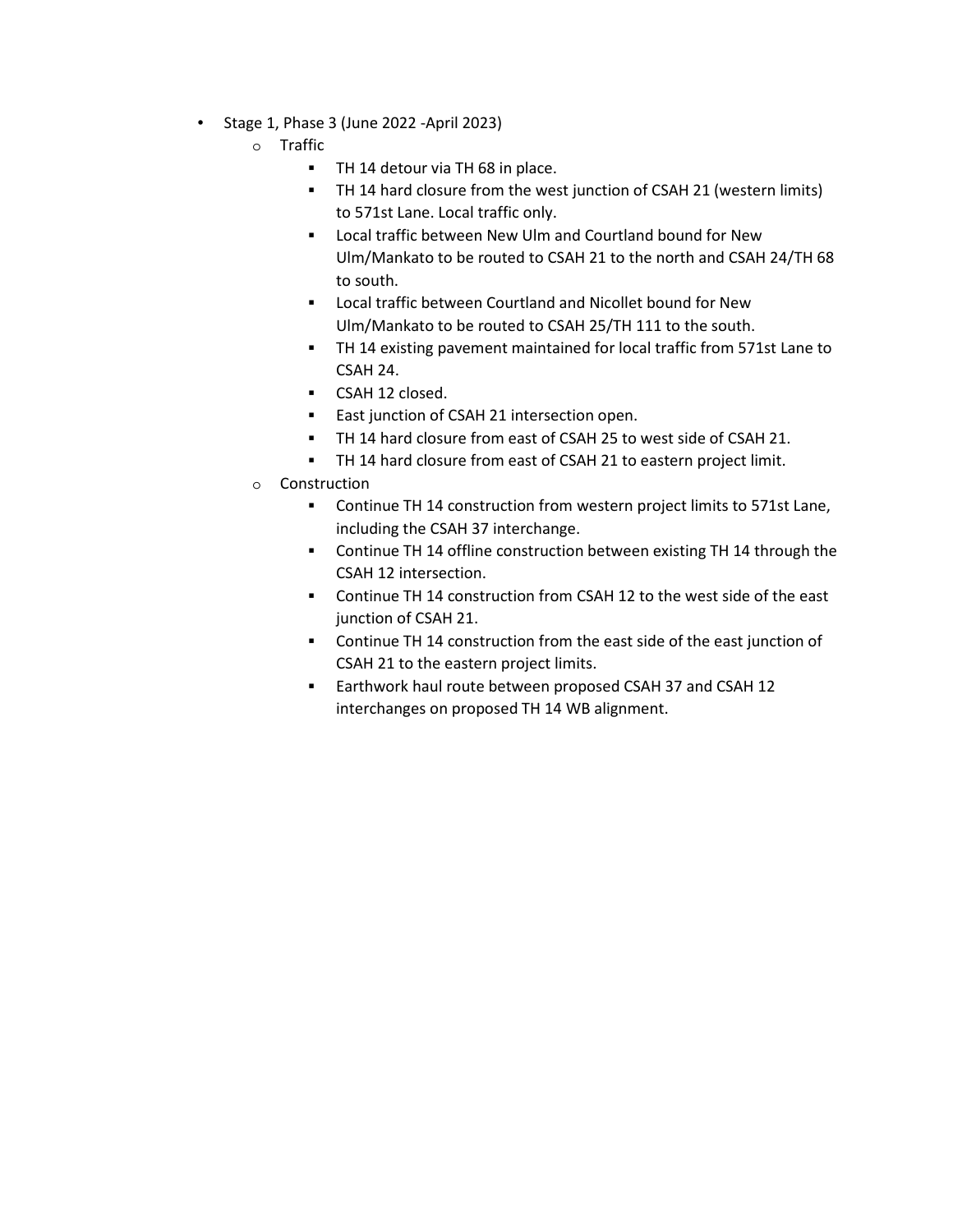- • Stage 2, Phase 1 (May 2023 -June 2023)
	- o Traffic
		- TH 14 detour via TH 68 in place.
		- • TH 14 hard closure from west junction of CSAH 21 (western limits) to 571st Lane. Local traffic only.
		- • Local traffic between New Ulm and Courtland bound for New Ulm/Mankato to be routed to CSAH 21 to the north and CSAH 24/TH 68 to south.
		- • Local traffic between Courtland and Nicollet bound for New Ulm/Mankato to be routed to CSAH 25/TH 111 to the south.
		- • TH 14 existing pavement maintained for local traffic from 571st Lane to CSAH 24.
		- $\blacksquare$  TH 14 access to and from 561<sup>st</sup> and 551<sup>st</sup> Streets closed.
		- CSAH 12 closed.
		- East junction of CSAH 21 intersection open.
		- TH 14 hard closure from east of CSAH 25 to west side of CSAH 21.
		- TH 14 hard closure from east of CSAH 21 to eastern project limit.
	- o Construction
		- • Complete TH 14 construction from western project limits to 571st Lane, including the CSAH 37 interchange.
		- Begin TH 14 westbound construction from 571st Lane to Courtland.
		- • Continue TH 14 offline construction between existing TH 14 through the CSAH 12 intersection.
		- • Continue TH 14 construction from CSAH 12 to the west side of the east junction of CSAH 21.
		- • Continue TH 14 construction from the east side of the east junction of CSAH to the eastern project limits.